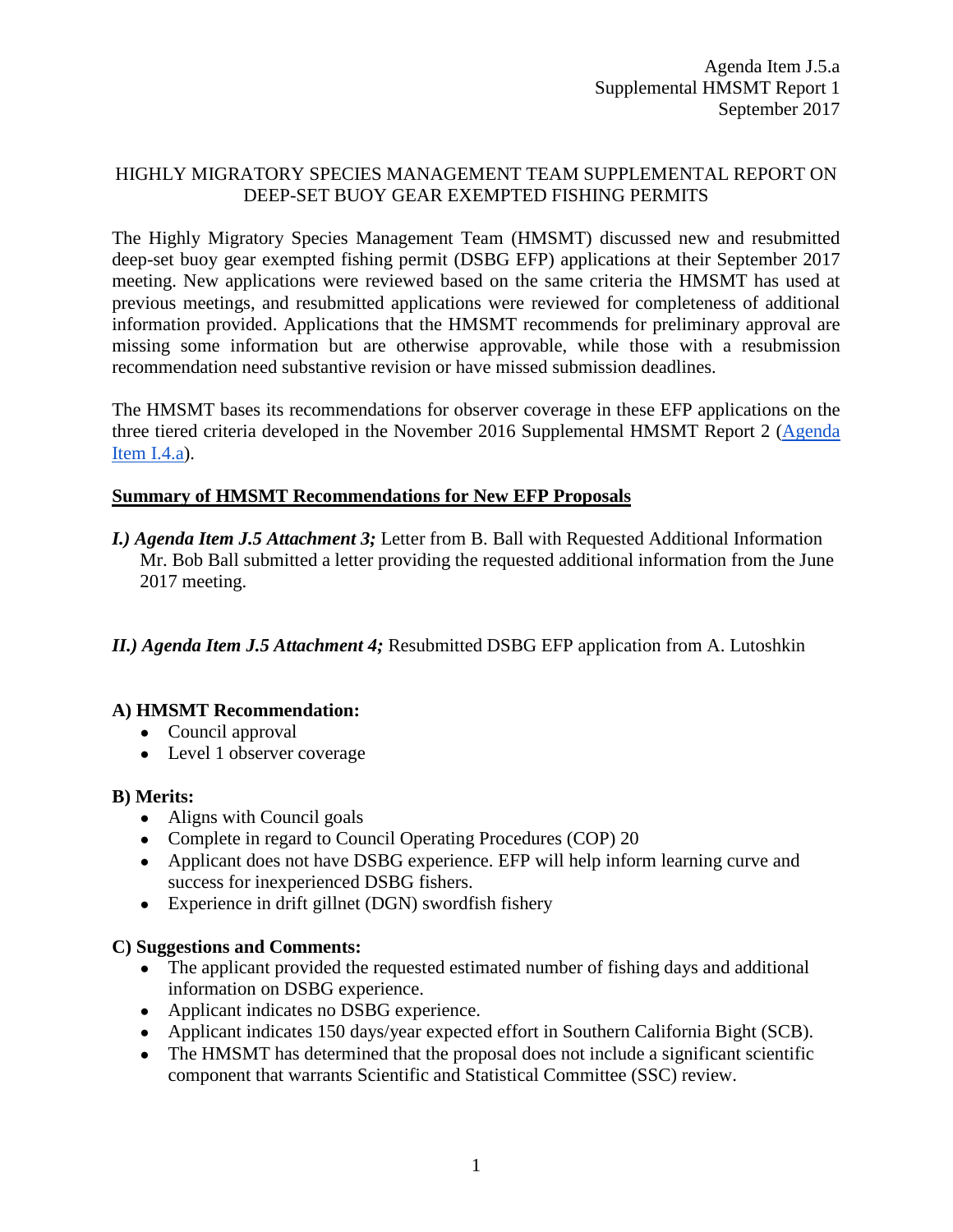### *III.) Agenda Item J.5 Attachment 5;* Resubmitted DSBG EFP application from R. Rynkevic

### **A) HMSMT Recommendation:**

- Council preliminary approval
- Level 1 observer coverage

### **B) Merits:**

- Aligns with Council goals
- Complete in regard to COP 20
- Applicant does not have DSBG experience. EFP will help inform learning curve and success for inexperienced DSBG fishers.

### **C) Suggestions and Comments:**

- Applicant indicates approximately 150 days of effort, but does not specify how many or which vessel(s) to be used under the EFP.
- The HMSMT has determined that the proposal does not include a significant scientific component that warrants SSC review.

### **D) Requested Revisions:**

• Provide fishing vessel information.

### *IV.) Agenda Item J.5 Attachment 6;* Resubmitted DSBG EFP application from T. Sokolova

### **A) HMSMT Recommendation:**

- Council approval
- Level 1 observer coverage

### **B) Merits:**

- Aligns with Council goals
- Complete in regard to COP 20
- Applicant does not have DSBG experience. EFP will help inform learning curve and success for inexperienced DSBG fishers.
- Experience in DGN swordfish fishery

### **C) Suggestions and Comments:**

- Applicant indicates 100 days/year expected effort in SCB.
- The HMSMT has determined that the proposal does not include a significant scientific component that warrants SSC review.

# *V.) Agenda Item J.5 Attachment 7;* DSBG EFP application from R. Ellis

- Council approval
- Level 1 observer coverage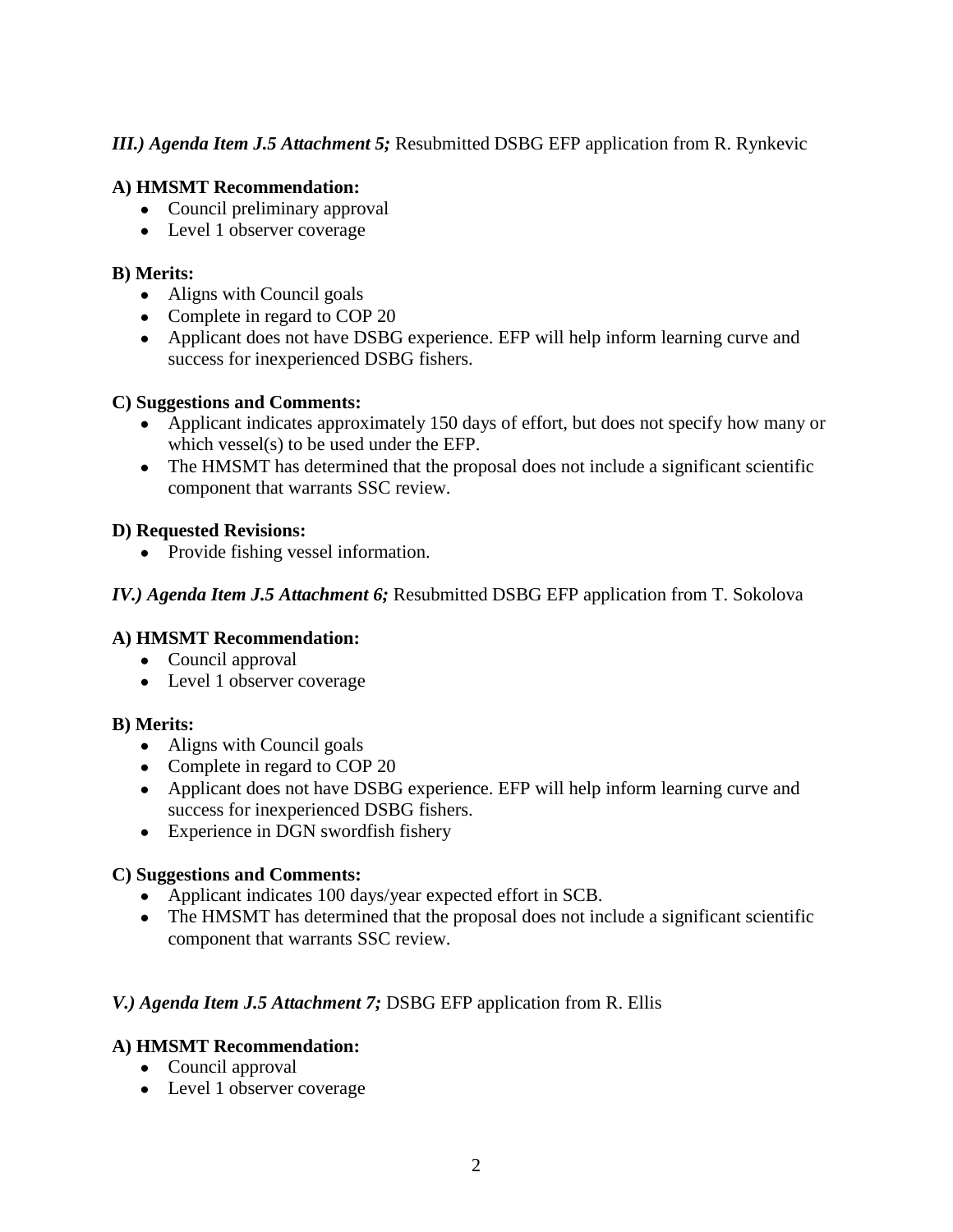- Aligns with Council goals
- Complete in regard to COP 20
- Applicant does not have DSBG experience. EFP will help inform learning curve and success for inexperienced DSBG fishers.

### **C) Suggestions and Comments:**

- Applicant proposes concurrent hook and line and troll use.
- Applicant indicates small proportion of effort in Central California (CC) waters.
- The HMSMT has determined that the proposal does not include a significant scientific component that warrants SSC review.

### **D) Requested Revisions:**

● None

# *VI.) Agenda Item J.5 Attachment 8;* DSBG EFP application from J. Foster

### **A) HMSMT Recommendation:**

- Council preliminary approval
- Level 2 observer coverage

### **B) Merits:**

- Aligns with Council goals
- Complete in regard to COP 20
- Applicant has DSBG experience of approximately 50 set days under the Pfleger Institute of Environmental Research EFP.

### **C) Suggestions and Comments:**

- Estimates 50% of effort will be in CC waters, but notes that effort will be heavily weather dependent.
- Proposes concurrent harpoon use.
- The HMSMT has determined that the proposal does not include a significant scientific component that warrants SSC review.

### **D) Requested Revisions:**

• Provide clear indication of estimated effort in CC waters.

### *VII.) Agenda Item J.5 Attachment 9;* DSBG EFP application from J. Hall and F. Crivello, III

- Council approval
- Level 1 observer coverage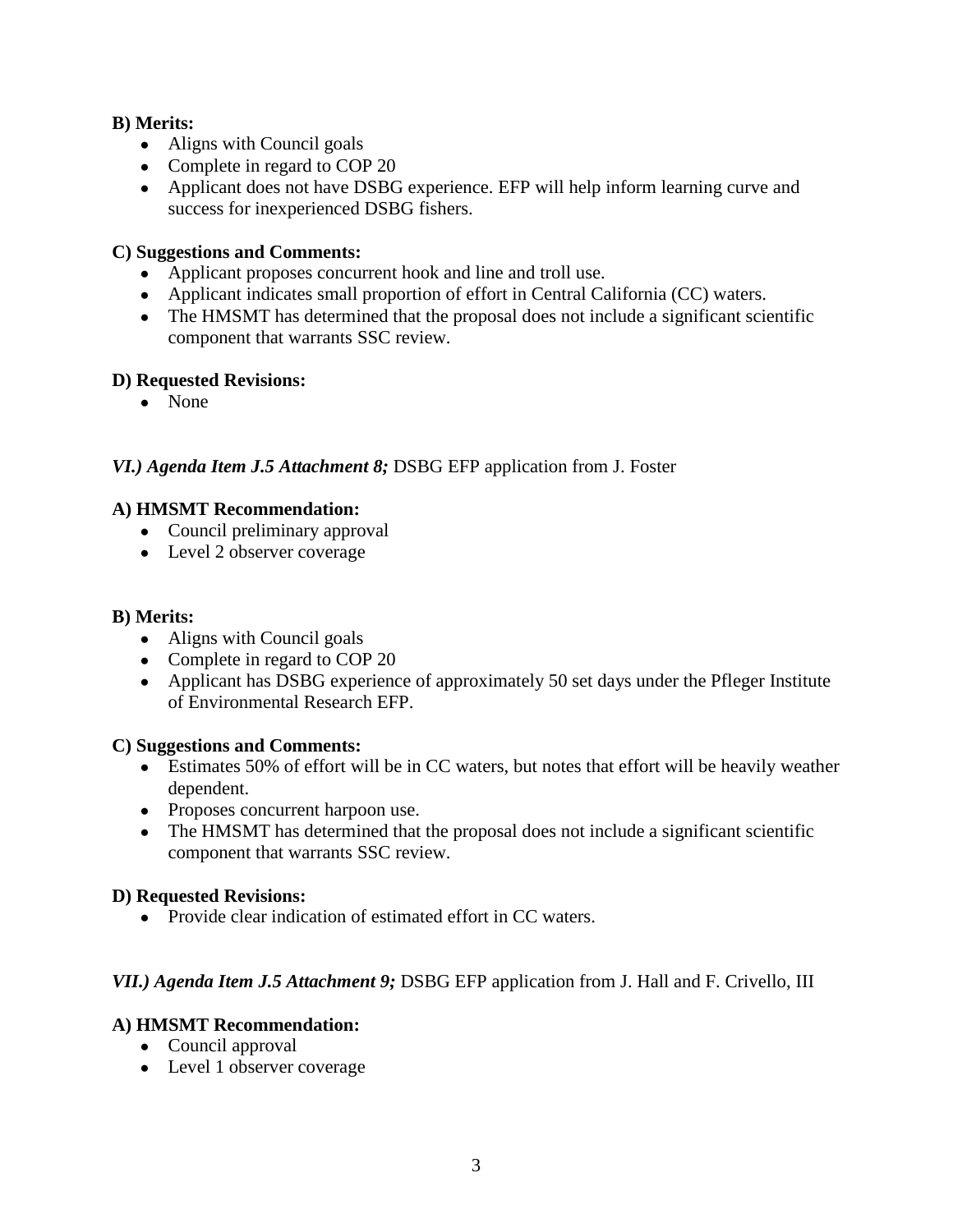- Aligns with Council goals
- Complete in regard to COP 20
- Applicant proposes use of both standard configuration (SBG) and linked configuration (LBG)
- Applicant proposes all effort in CC, Northern California (NC) and Oregon (OR)
- Experience in DGN swordfish fishery
- Applicant does not have DSBG experience. EFP will help inform learning curve and success for inexperienced DSBG fishers.

### **C) Suggestions and Comments:**

- Applicant requests permission to use two sets of LBG simultaneously, per vessel.
- The HMSMT suggests the Council require 100% observer coverage for all days on which two sets of LBG will be deployed.
- Applicants propose potential use of radio and/or Global Positioning System (GPS) satellite buoys and Automatic Identity System (AIS) beacons.
- The HMSMT has determined that the proposal does not include a significant scientific component that warrants SSC review.

# **D) Requested Revisions:**

● None

# *VIII.) Agenda Item J.5 Attachment 10;* DSBG EFP application from Joshua Porter

# **A) HMSMT Recommendation:**

- Council Approval
- Level 1 observer coverage

### **B) Merits:**

- Applicant indicates intent to fish off all of California and Oregon coastline, with majority of effort in northern waters.
- Applicant does not have DSBG experience. EFP will help inform learning curve and success for inexperienced DSBG fishers.

### **C) Suggestions and Comments:**

- Applicant indicates concurrent albacore troll fishing.
- The HMSMT has determined that the proposal does not include a significant scientific component that warrants SSC review.

# **D) Requested Revisions:**

• None.

# *IV.) Agenda Item J.5 Attachment 11;* DSBG EFP application from Justin Porter

# **A) HMSMT Recommendation:**

• Council approval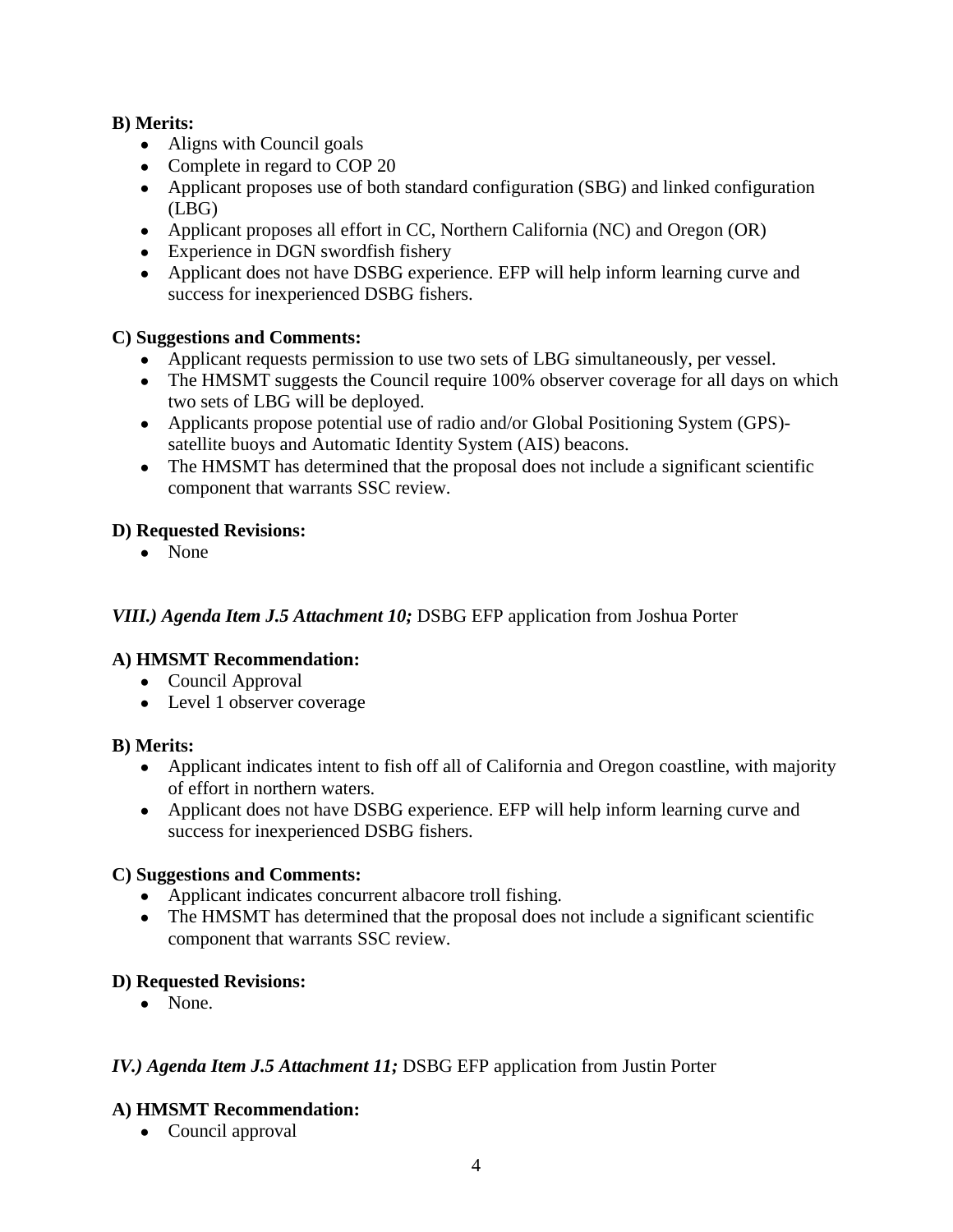• Level 1 observer coverage

### **B) Merits:**

- Applicant indicates intent to fish off all of California and Oregon coastline, with majority of effort in northern waters.
- Applicant does not have DSBG experience. EFP will help inform learning curve and success for inexperienced DSBG fishers.

### **C) Suggestions and Comments:**

- Applicant indicates concurrent albacore troll fishing.
- Applicant indicates no major changes to gear configuration, but that any small alterations would be logged and photographed.
- The HMSMT has determined that the proposal does not include a significant scientific component that warrants SSC review.

### **D) Requested Revisions:**

● None.

# *X.) Agenda Item J.5 Attachment 12;* DSBG EFP application from A. Rasmussen

### **A) HMSMT Recommendation:**

- Council approval
- Level 1 observer coverage

### **B) Merits:**

- Aligns with Council goals
- Complete in regard to COP 20
- Experience in DGN swordfish fishery
- Applicant does not have DSBG experience. EFP will help inform learning curve and success for inexperienced DSBG fishers.

### **C) Suggestions and Comments:**

- The applicant indicates fishing only in SCB.
- Applicant proposes DGN fishing on same trip.
- The HMSMT has determined that the proposal does not include a significant scientific component that warrants SSC review.

### **D) Requested Revisions:**

• None.

### *XI.) Agenda Item J.5 Attachment 13;* DSBG EFP application from A. Sidenko

- Council preliminary approval
- Level 1 observer coverage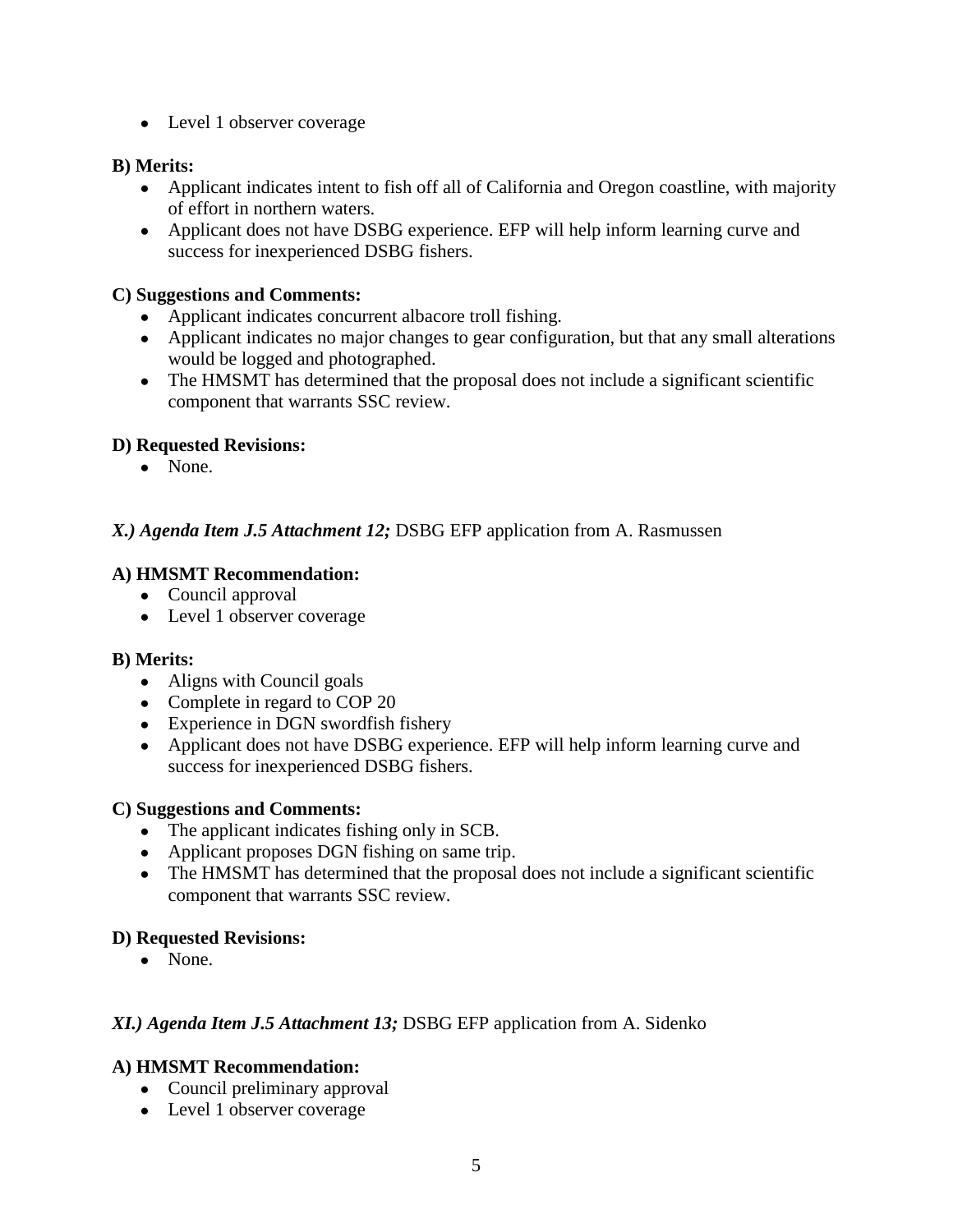- Aligns with Council goals
- Complete in regard to COP 20
- Proposes fishing SCB, CC and NC
- Applicant does not have DSBG experience and does not appear to have any commercial fishing experience (aside from sea cucumber diving). EFP will help inform learning curve and success for participants with no fishing experience.

### **C) Suggestions and Comments:**

- Applicant does not specify estimated number of days of effort, only a range of months.
- Applicant appears to request 15% observer coverage as they cannot fund 100%.
- The HMSMT has determined that the proposal does not include a significant scientific component that warrants SSC review.

### **D) Requested Revisions:**

• Applicant needs to supply estimated effort in number of days, per proposed geographic fishing area.

# *XII.) Agenda Item J.5 Attachment 14;* DSBG EFP application from M. Smith

# **A) HMSMT Recommendation:**

- Council approval
- Level 1 observer coverage

### **B) Merits:**

- Aligns with Council goals
- Complete in regard to COP 20
- Proposes fishing effort along entire California and Oregon coastlines.
- Applicant does not have DSBG experience. EFP will help inform learning curve and success for inexperienced DSBG fishers.

### **C) Suggestions and Comments:**

- Applicant indicates use of radio buoys.
- Applicant indicates that they have already purchased the gear.
- The HMSMT has determined that the proposal does not include a significant scientific component that warrants SSC review.

### **D) Requested Revisions:**

● None

# *XIII.) Agenda Item J.5 Attachment 15;* DSBG EFP application from M. Tofoya

- Council preliminary approval
- Level 1 observer coverage